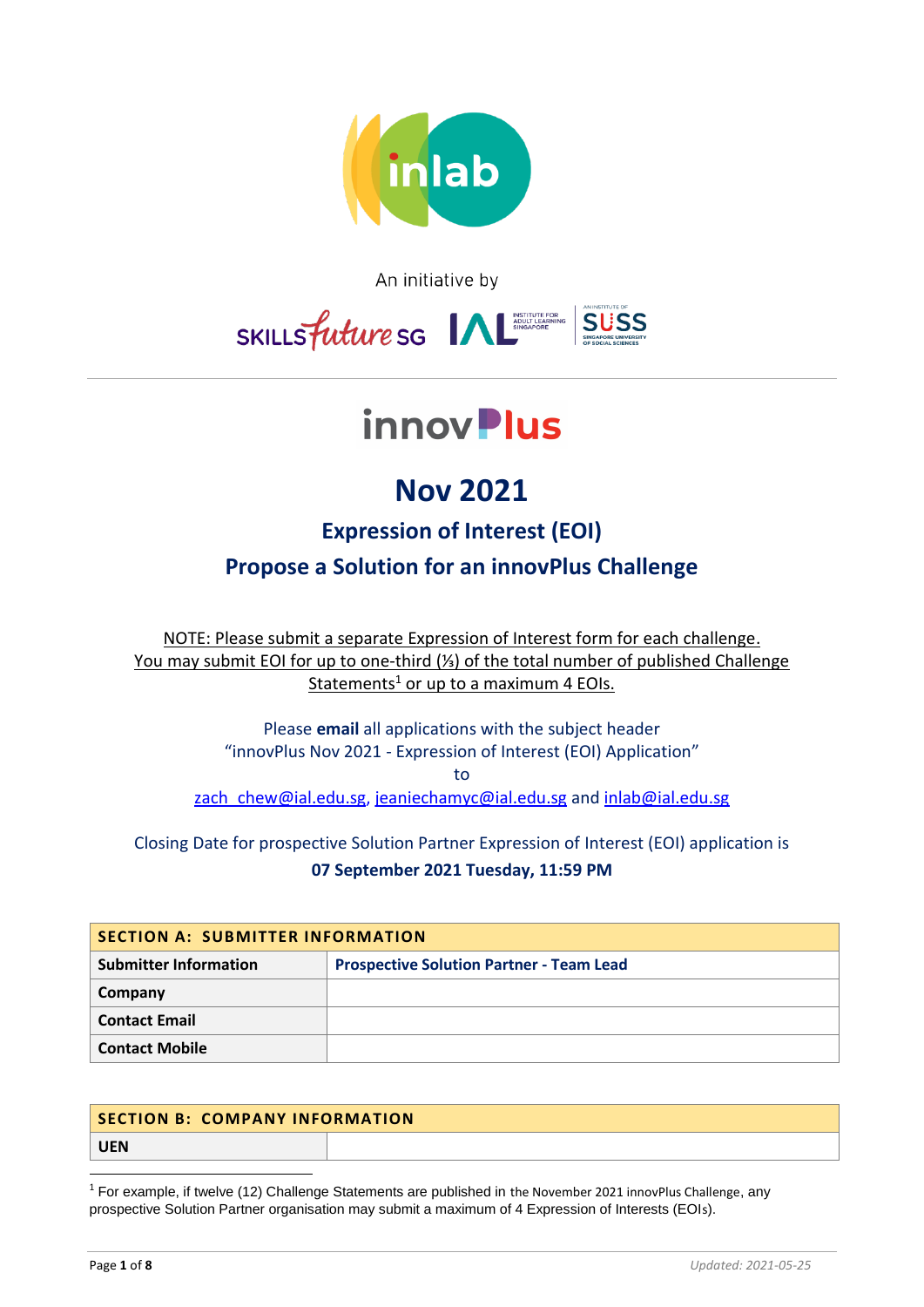



| <b>Year Founded</b>                                        |                                                                                                                                 |
|------------------------------------------------------------|---------------------------------------------------------------------------------------------------------------------------------|
| <b>Address</b>                                             |                                                                                                                                 |
| <b>Organisation/Team Profile</b>                           | A brief description of your company not exceeding 100 words. This will be sent to the<br>Challenge Owners prior to 1st meeting. |
| <b>Company Size</b>                                        | No. of full-time employees:<br>No. of associate employees:                                                                      |
| Areas of Expertise/Types of<br><b>Solutioning Rendered</b> |                                                                                                                                 |
| Sector(s) Familiar With                                    | Based on work experience with clients in these sectors                                                                          |
| <b>Company Portfolio Link</b>                              |                                                                                                                                 |
| <b>Company Website Link</b>                                |                                                                                                                                 |
| <b>Awards Won (if applicable)</b>                          |                                                                                                                                 |

#### **SECTION C: THE CHALLENGE TO ADDRESS**

**The Challenge Company**

{Please state the Challenge Company name (pseudonym) and the Challenge Statement number}

Please provide a brief description of your proposed solution to resolve the Challenge and explain **how** it will achieve the desired outcomes.

#### **SECTION D: ABOUT YOUR TEAM**

**Please provide the following information of your team members (the list of individuals/companies) that is/are participating in this submission.**

**Team Name:**

| <b>Team Member 1 (Main Liaison Officer)</b> |                                                                                                                                             |  |
|---------------------------------------------|---------------------------------------------------------------------------------------------------------------------------------------------|--|
| <b>Name</b>                                 |                                                                                                                                             |  |
| Email                                       |                                                                                                                                             |  |
| <b>Mobile</b>                               |                                                                                                                                             |  |
| Individual/Company<br><b>Profile</b>        | A brief description of your company not exceeding 100 words. This will be sent to the<br>Challenge Owners prior to 1 <sup>st</sup> meeting. |  |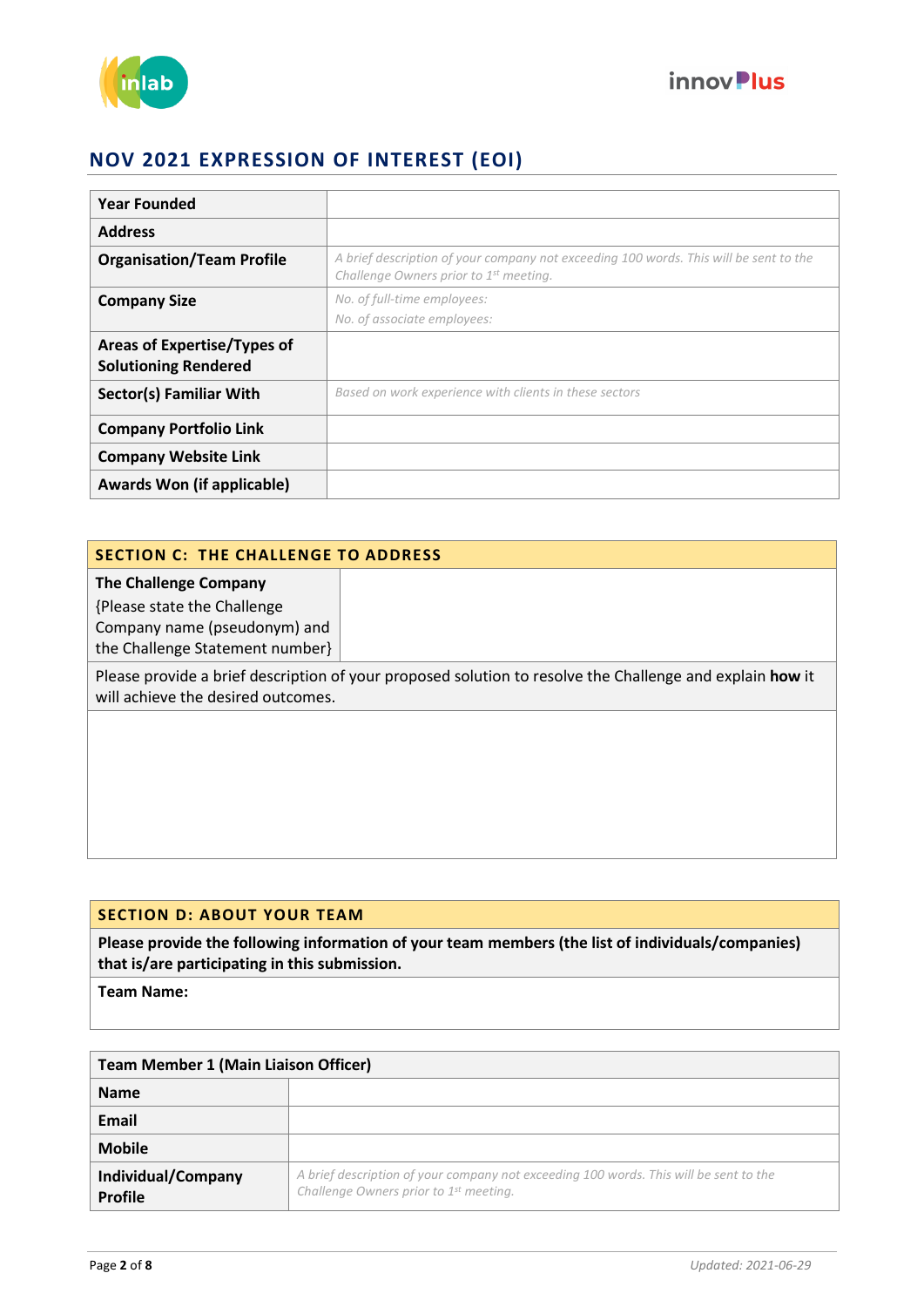



| <b>Supporting Description/Documents for Team Member 1:</b> |                                              |
|------------------------------------------------------------|----------------------------------------------|
| <b>Website URL</b>                                         | Only if different than Company in Section B. |
|                                                            | Only if different than Company in Section B. |

| <b>Team Member 2</b>          |                                                                                                                                             |
|-------------------------------|---------------------------------------------------------------------------------------------------------------------------------------------|
| Individual/Company            |                                                                                                                                             |
| <b>Contact Name</b>           |                                                                                                                                             |
| <b>Contact Email</b>          |                                                                                                                                             |
| <b>Contact Mobile</b>         |                                                                                                                                             |
| Individual/Company<br>Profile | A brief description of your company not exceeding 100 words. This will be sent to the<br>Challenge Owners prior to 1 <sup>st</sup> meeting. |
|                               | Only if different than Company in Section B.                                                                                                |
| <b>Website URL</b>            | Only if different than Company in Section B.                                                                                                |
|                               | <b>Supporting Description/Documents for Team Member 2:</b>                                                                                  |

#### *Please add on if there are more individuals / companies in the team.*

#### **TERMS & CONDITIONS**

As part of participating in innovPlus and submitting the innovPlus application form, all participating organisations and individuals agree to accept the following terms and conditions governing the innovPlus Challenge (and all its associated processes) and the innovPlus Grant offer (if applicable):

#### **DESCRIPTION OF THE GRANT**

1. The innovPlus Challenge ("innovPlus") is a competitive learning innovation grant challenge that awards a prototyping grant of up to \$200,000 to winning organisations to develop and trial an innovative, feasible and scalable prototype that advances CET practice and learning outcomes. The innovPlus Challenge is organised by inlab of the Institute for Adult Learning ("IAL"), and is organised twice a year. Winning submissions will be as determined by the innovPlus Panel ("IPP") (defined below) in accordance with the prevailing Evaluation Criteria and Terms and Conditions as administered by the innovPlus Secretariat. The innovPlus Grant is an offering of IAL, wherein IAL is an autonomous institute of Singapore University of Social Sciences ("SUSS").

#### **ELIGIBILITY**

- 2. The innovPlus Challenge is open to organisations that are a registered business entity in Singapore (a valid ACRA or UEN identifier will be required for application), to participate as prospective Challenge Owners. Only Singaporeregistered business entities, Singapore Citizens, Permanent Residents or persons employed by a business entity registered in Singapore and who are at least eighteen (18) years old at published closing date for application, may apply to participate as a prospective Solution Partner.
- 3. Challenge Owner organisation and its choice of Solution Partner(s) shall form a Challenge Team.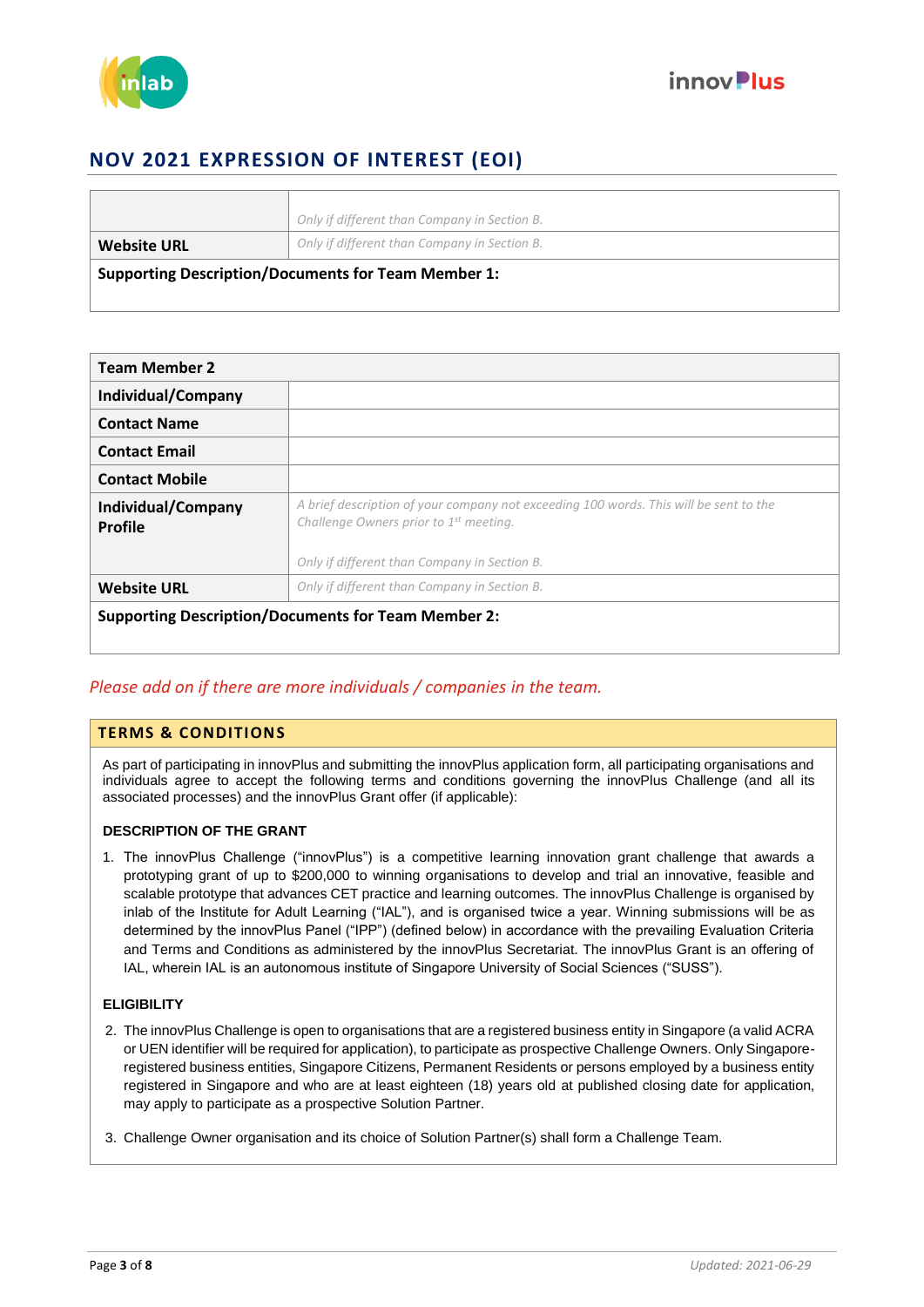



- 4. Challenge Owner organisation<sup>2</sup> can be granted the innovPlus Grant for up to a maximum of two grants at any time within three years from date of the first award. The clock will reset after sitting out of two innovPlus Challenge runs.
- 5. Solution Partner organisation can be granted the innovPlus Grant for up to a maximum of three grants at any time within three years from date of first award. The clock will reset after sitting out of two innovPlus Challenge runs. Additionally, each Solution Partner is allowed to enrol in a maximum of two Challenge Teams in each eligible run.

#### **HOW TO ENTER**

- 6. To enter the innovPlus Challenge, applicants may apply as either a Challenge Owner or as a Solution Partner. Application must be made using only the following official innovPlus application forms:
	- a. innovPlus Challenge Statement Application Form (for prospective Challenge Owner);
	- b. innovPlus Expression of Interest ("EOI") Form (for prospective Solution Partner, with respect to the specific Challenge Statement published);
	- c. Part 1 of innovPlus Challenge Team Formation Submission Form (for enrolment of team formation);
	- d. All parts of innovPlus Challenge Team Formation Submission Form; and
	- e. Projected budget and project schedule using prescribed innovPlus templates.

Only application forms downloaded from the official innovPlus webpage on IAL's website will be accepted into the innovPlus Challenge. Completed forms must be submitted by email to the innovPlus Secretariat and inlab at the email addresses specified in the header section of all application forms. Only fully completed application forms received by the stipulated respective deadlines for each stage of the innovPlus will be considered for acceptance and enrolment into the innovPlus Challenge.

A submission may, in Secretariat's sole and absolute discretion, be rejected if it fails to follow the technical, creative, and legal requirements specified on the innovPlus webpage, the official innovPlus Infokit and in these Official Terms and Conditions. Applications that do not follow all of the instructions, provide the required information in their application form, or abide by these Official Terms and Conditions or other instructions of Secretariat may be disqualified at Secretariat's sole and absolute discretion. All entries that are late, illegible, incomplete, damaged, destroyed, forged or otherwise not in compliance with the Official Terms and Conditions may be disqualified from the innovPlus at Secretariat's sole and absolute discretion. Applications generated by script, macro or other automated means and entries by any means which subvert the entry process are void. All entries become the physical property of IAL and Secretariat and will not be acknowledged or returned. Assurance of delivery of entries is the sole responsibility of the Applicant.

#### **SUBMISSION GUIDELINES**

7. Submission for evaluation by IPP pursuant to the award of the innovPlus Grant, will be in the following three parts:

- a. Paper submission via the official innovPlus Challenge Team Formation Submission Form, by the stipulated deadline, of no less than 14 calendar days before Presentation Day. The paper submission is to be in English. The paper submission must answer the prompting guides as set out in the innovPlus Challenge Team Formation Submission Form;
- b. Presentation, in English, by (up to) five members of the Challenge Team to the IPP on Presentation Day (as informed by Secretariat) of no more than 25 minutes. This will be a closed-door pitch to only the IPP in the Pitching Room; and
- c. Demonstration of any concept mockup/wireframe (where applicable) and engagement with IPP at the Challenge Team booth (in the public area) for up to 15 minutes. Challenge Teams may opt to engage with

 $\overline{a}$ 

<sup>2</sup> Second Grant Award must be to another Department/Division/Business Unit of the awarded organisation.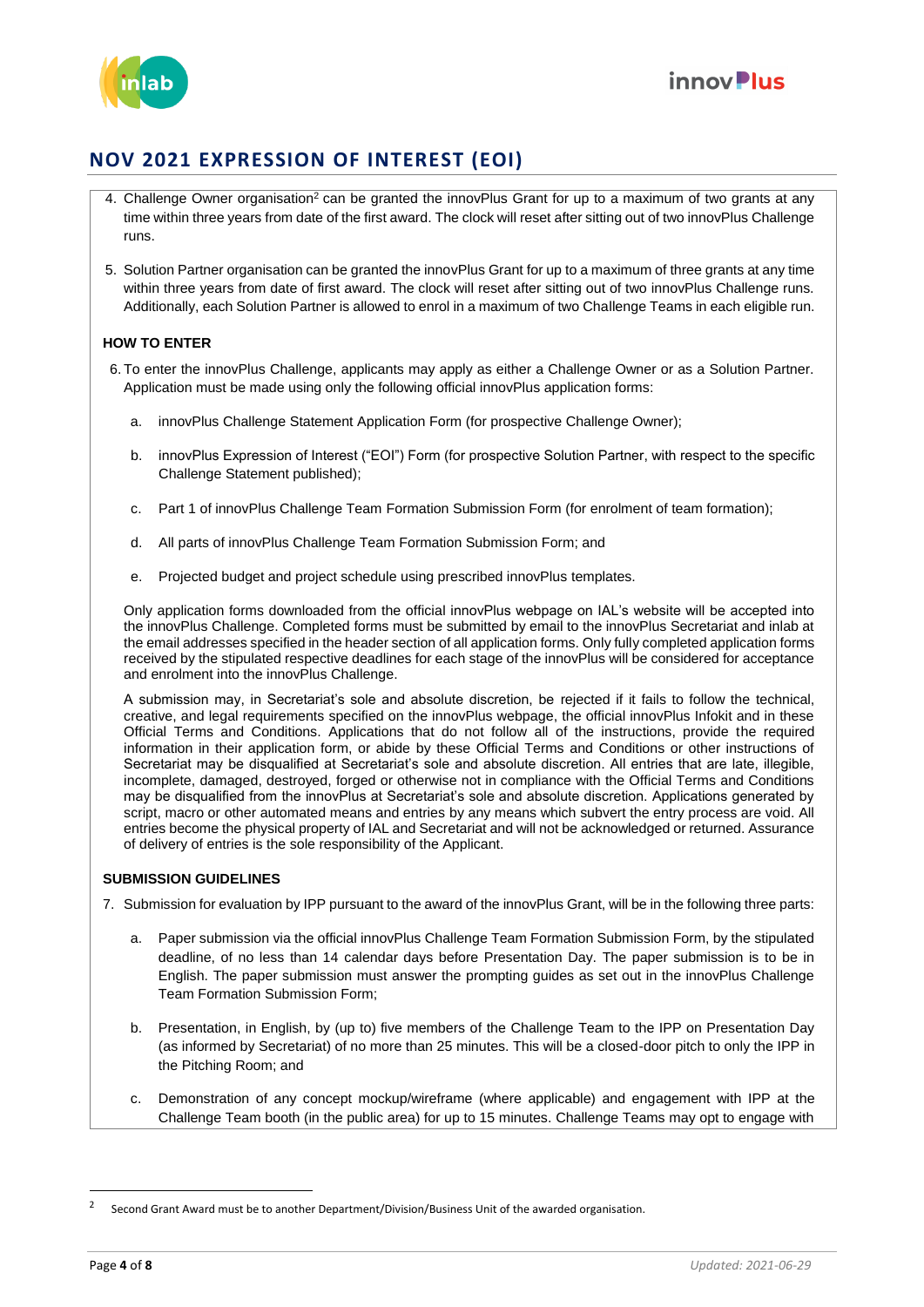



IPP in the private Pitching Room instead. Teams choosing this option must notify Secretariat during the Final Event Briefing before commencement of Presentation Day.

The Challenge Team must have all rights, clearances, permissions, approvals and/or consents necessary for their Submission, including, but not limited to, music rights, releases from all persons listed in the submission, location releases for all recognisable locations, and releases from all and any person who participated in the production of the Submission. In the event that the Challenge Team does not have the appropriate rights, the Submission may be disqualified at the Secretariat's sole discretion. IAL reserves the right to disqualify any entries if it views their materials to contain contents (e.g. text, sound or images) that in IAL and/or SUSS's opinion to be offensive, inappropriate, or that will cast innovPlus, IC, IAL or SUSS in a negative light.

The above specified three parts shall collectively form the Submission of each enrolled Challenge Team, and shall be the basis by which each Challenge Team is evaluated for the Grant. Challenge Teams awarded the Grant, shall be held accountable to the Submission, and be funded to deliver, complete or report on all parts of this Submission, to qualify for a claim on the Grant. Should the Challenge Team be unable to deliver on the Submission, the Team agrees for SUSS, acting through IAL, to recover any grant already disbursed, and any liquidated damages resulting from the disbursement, so decided at the absolute discretion of SUSS and/or IAL.

#### **EVALUATION OF SUBMISSIONS**

- 8. On Presentation Day, all Submissions will be evaluated by the innovPlus Panel ("IPP"), which consists of a panel of institutional/industry/pedagogy experts based on the following evaluation criteria:
	- a. Concept
		- Why the challenge should be addressed or taken on;
		- How the proposed solution addresses the challenge / opens up opportunity for better quality CET outcomes and delivery; and
		- What objectives, goals and desired outcomes could be achieved.
	- b. Innovation
		- How it goes beyond known / existing solutions with (a) clear innovative value and (b) absolute valued added;
		- What spin-offs may be generated e.g. in user / learning experiences for *other* CET professionals, learners and / or organisations; and
		- What sound pedagogical design approaches underpinned the proposed solution to enhance effectiveness of learning or desired learning outcomes.
	- c. Impact and Scalability
		- **Includes evaluation processes, success indicators and impact measurements;**
		- Demonstrates feasibility of implementation organisation-wide, sector-wide or sizeable segments of the workforce; and
		- Offers potential to also help other enterprises facing similar challenges (i.e. broader application, adaptation and transferability)
	- d. Project and Implementation Team
		- Consists of members from different disciplines
		- **•** Demonstrates commitment to develop the prototype as envisioned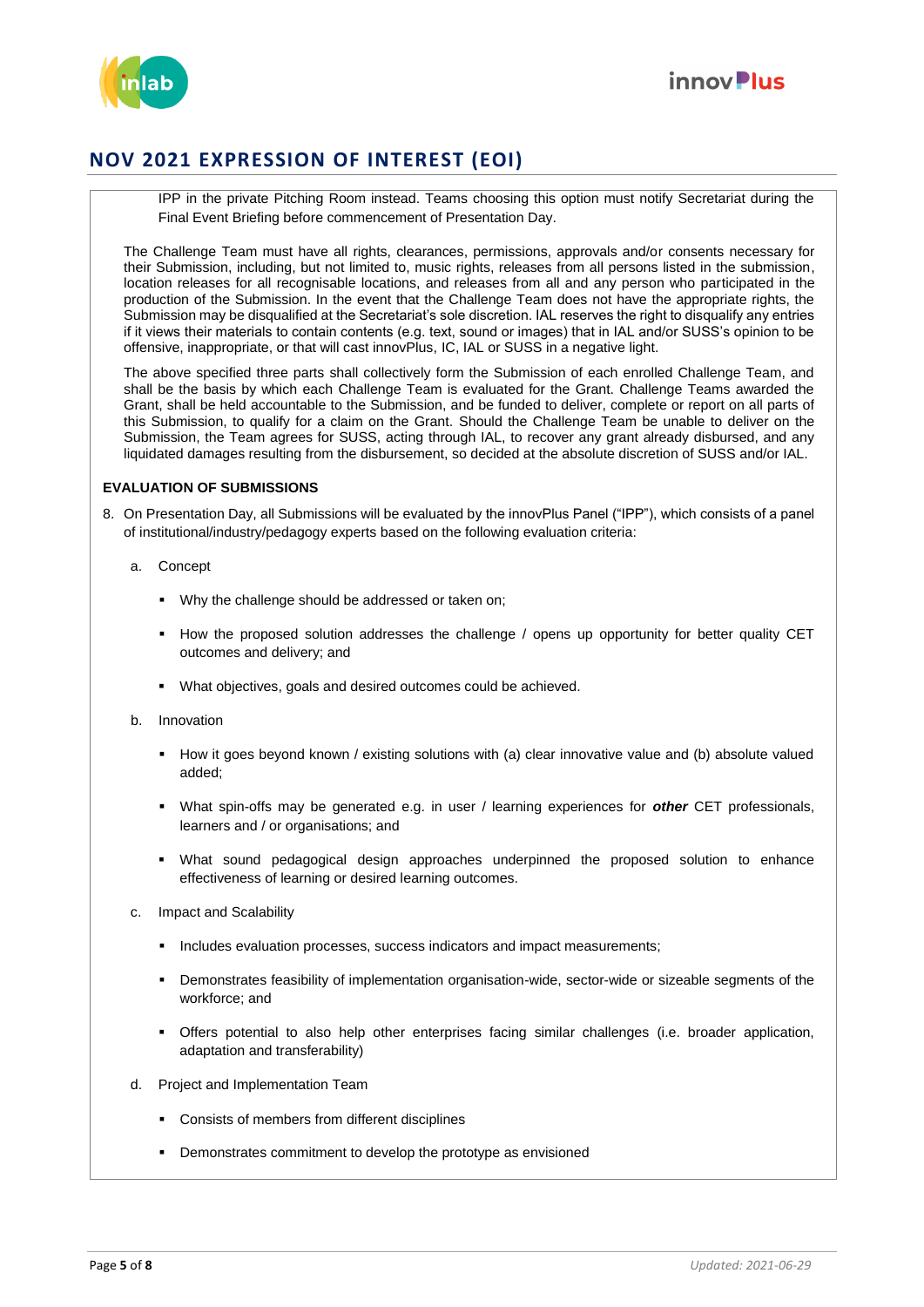



- Has a credible and realistic plan, budget and schedule to complete project in specified duration (maximum of 9 months)
- Has a clear identification of all stakeholders involved in the project, with the relevant and necessary competencies and track records to ensure successful project delivery
- Presence of a dedicated project manager to oversee implementation and manage the project, including progress reporting, budget management, resource management, etc
- e. Implementation Sustainability
	- Extent of thinking and/or planning for roll-out of solution to rest of organisation, including possible costs and resources required
	- **Indication of project team's continued involvement in the roll-out plan**
- 9. IPP shall have the final decision on whom the eventual Grant awardees shall be. The IPP may declare void any entry should they consider that there are no entries reaching the required standard, whereupon they can award prizes or not as they deem fit. No correspondence will be entered into or comment issued on any matters concerning the evaluation of entries, and no reasons be given for any decision made by the IPP.
- 10.Awards conferred are not transferable under any circumstances. In the event a winning team is unable and/or unwilling to accept the award or withdraw for whatever reason, IAL reserves the right to award it to the next highest scoring team that meets the qualifying criteria.

#### **OTHER REQUIREMENTS ON PRESENTATION DAY**

- 11.In addition to the closed-door pitch to IPP, all Challenge Teams are to deliver a presentation of their proposed solution concept and prototype trial plan to the public audience attending the Presentation Day event. This presentation should be no more than 25 minutes long.
- 12.All Challenge Teams are also to set up and man a booth on-site during Presentation Day, to share their proposed solution with the public attendees, who may have missed the Team's presentation and/or wish to engage with the Team to hear or discuss the proposed solution in greater detail. Secretariat will share information on the logistical provisions for the booth with Challenge Teams after they are enrolled into the Challenge.

#### **QUANTUM AND ADMINISTRATION OF THE GRANT**

- 13.Winners of the innovPlus Challenge shall qualify to draw down on a pre-approved innovPlus Grant ("Grant") of up to \$200,000, with a mandatory co-contribution of at least 10% of total prototype development cost, which can be in monetary form or in-kind.
- 14.The maximum grant amount of each award shall be exercised through an Agreement for Disbursement of Grant ("ADG") between Singapore University of Social Science ("SUSS") and the Challenge Owner organisation. Secretariat will consult the winning Challenge Team in working out and finalising the maximum grant amount and detailed budget for approval by IAL, to constitute the ADG.

#### 15.The Grant shall be disbursed in 4 tranches:

| <b>Tranche &amp; Grant</b><br>Quantum  | <b>Timeline</b>                   | <b>Milestone</b>                                                      | <b>Typical Grant</b><br>amount |  |
|----------------------------------------|-----------------------------------|-----------------------------------------------------------------------|--------------------------------|--|
| $1st$ : 30% of maximum<br>grant amount | Start of prototype<br>development | Effect of ADG by signature of IAL<br>and Challenge Owner organisation | \$60,000                       |  |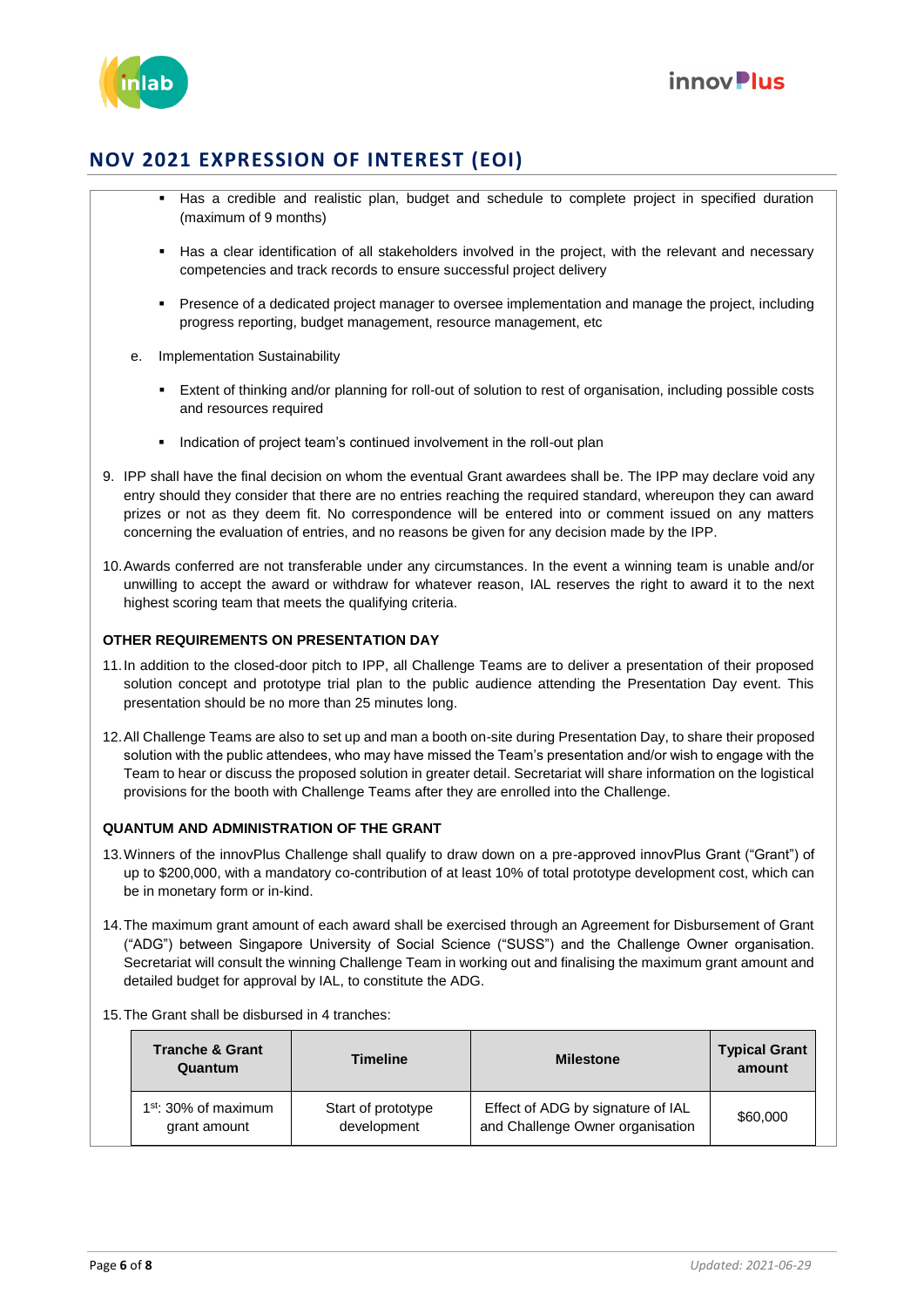



| $2nd$ : 20% of maximum<br>grant amount | 3 months after start of<br>prototype development                  | Mid-Term Progress Report,<br>Presentation and required claim<br>documents                                                                 | \$40,000 |
|----------------------------------------|-------------------------------------------------------------------|-------------------------------------------------------------------------------------------------------------------------------------------|----------|
| $3rd$ : 20% of maximum<br>grant amount | Not more than 6 months<br>after start of prototype<br>development | 1 <sup>st</sup> part of Final Summative Report,<br>Prototype completion,<br>Presentation and required claim<br>documents                  | \$40,000 |
| $4th$ : 30% of maximum<br>grant amount | 6 to 9 months after start<br>of prototype development             | 2 <sup>nd</sup> part of Final Summative<br>Report, Pilot completion and<br>Evaluation, Final Presentation and<br>required claim documents | \$60,000 |

#### **CONDITIONS AND REQUIREMENTS OF AWARDED CHALLENGE TEAM AND PROTOTYPE**

- 16. The recipients of the innovPlus Grant shall sign an Agreement for Disbursement of Grant ("ADG") accepting the prototype development grant and its attendant terms and conditions, including piloting the prototype with learners, submitting a pre- and post-evaluation report of the prototype's strengths and weaknesses and conferring a right of use to the foreground intellectual property of the prototype to IAL.
- 17. The innovPlus Grant is awarded on the basis of the prototype solution (and its proposed functionalities, features, capabilities, outputs and deliverables) and the envisioned scalability and roll out of the prototype to its intended users. As the implementation team as submitted in the application is evaluated as a criterion, any change to the (organisational) composition of the Challenge Team after award of Grant shall deem the Team to automatic disqualification. Any requests for change to the proposal or team members must be submitted in writing, through Secretariat, for IAL's prior approval. Failure to do so shall lead the Team to automatic disqualification.
- 18. The Challenge Team shall be solely responsible for its own partnership management and team work, including Intellectual Property ("IP") arrangements and development/implementation plan. IAL reserves the right-of-use of the developed prototype and share all information generated resulting from the performance of the Project for the purposes of proliferating the knowledge to our community.
- 19. Where there are any expert services from entities (organisation or individual) from outside the composition of the Challenge Team, that are required in developing the solution, the funding of costs for such engagement shall be limited to a cap of 10% of the maximum grant amount.

#### **SHOWCASING OF INNOVATION DEVELOPMENT**

- 20. The Challenge Team shall undertake to collaborate with IAL in the development of case studies and/or research papers detailing the experience and insights gleaned from the prototype development and any trialling/pilot that ensued. No confidential or private information will be revealed through this effort.
- 21. The Challenge Team shall undertake to allow IAL to disseminate the case studies and/or research papers in various formats including printed materials, online articles, video, audio, and other digital recordings to any individuals or organisations that it deems will benefit from the learning and sharing; and
- 22. The Challenge Team shall undertake to agree for IAL to profile the companies and individuals involved, as well as the solution and/or prototype on the following platforms:
	- a. IAL professional development seminars and workshops;
	- b. IAL partner showcase for a period of 3 to 6 months;
	- c. IAL conferences and events, e.g. the Adult Learning Symposium and Learning Roadshows; and